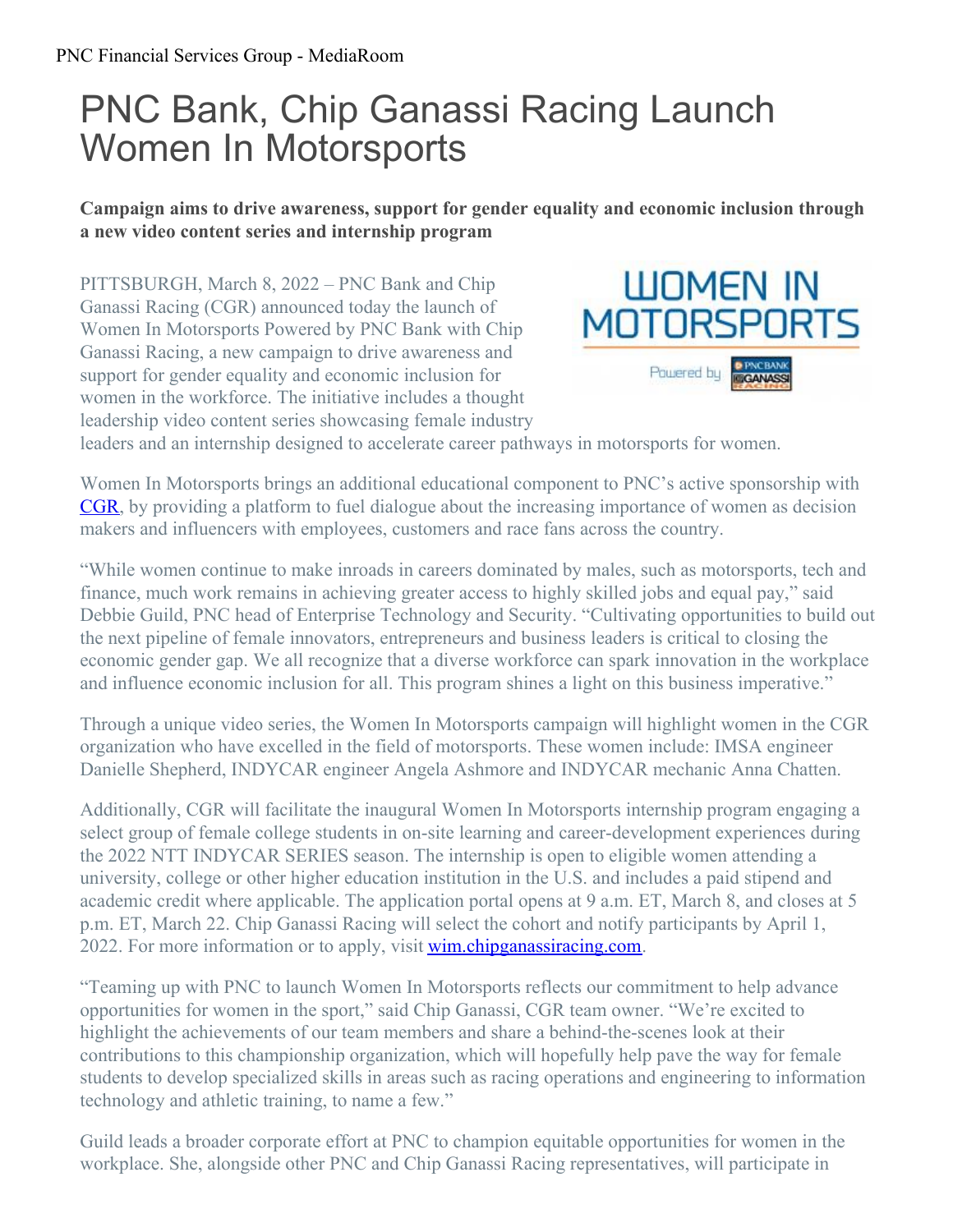unique Women In Motorsports-themed initiatives, chiefly in cities hosting the INDYCAR race circuit. These will include special events and other opportunities to engage audiences with the interns, CGR female staff, and CGR driver and six-time NTT INDYCAR SERIES champion Scott Dixon.

"We have the capabilities and resources of a big bank, but our Main Street Bank model allows us to be intentional in how we impact the communities where we live and work. We believe that acknowledging, respecting and supporting women's ambitions, goals and priorities helps drive financial equality. It's a philosophy that we've been focused on for more than 20 years," said Guild.

PNC's long-standing support for women and female financial decision-makers is evident across the organization, from a dedicated platform for **Women's Business [Development](https://www.pnc.com/en/lp/resources-for-women-financial-decision-makers.html?WT.mc_id=SB_Offline_women)** to nearly 4,000 PNCcertified women's business [advocates](https://www.pnc.com/en/small-business/topics/women-in-business/women-business-advocates.html) active in their communities and committed to providing valuable resources for business development. This support is also demonstrated through Women [Connect](https://www.pnc.com/en/about-pnc/corporate-responsibility/diversity-and-inclusion/employee-business-resource-groups.html), PNC's internal employee business resource group with more than 11,000 members; Men As Allies, a program through which male employees support the advancement of their female colleagues; and Women's Leadership Development, a program to help prepare high-performing female employees for leadership roles.

PNC also recently launched a purpose-driven initiative, **[Project](https://www.pnc.com/en/small-business/topics/women-in-business/project-257-womens-financial-equality.html) 257<sup>sm</sup>**: Accelerating Women's Financial Equality to help close the 257-year economic gender gap identified by the World Economic Forum's 2020 Global Gender Gap Report. This focus embodies PNC's commitment to making a positive difference by leveraging the power of its resources to help all move forward financially. PNC has been a partner of CGR since 2013. The relationship has expanded over time, with PNC becoming the primary sponsor of the No. 9 PNC Bank Honda driven by Dixon, who holds the record for the most wins among active INDYCAR drivers.

Chip Ganassi has been a fixture in the auto racing industry for over 30 years and is considered one of the most successful and innovative owners in motorsports. Today, his teams include four Honda cars in the NTT INDYCAR SERIES, two Cadillac Dpi's in the IMSA WeatherTech SportsCar Championship and one GMC Hummer EV in Extreme E. Overall, his teams have 21 championships and more than 230 victories, including four wins in the Indianapolis 500, eight Rolex 24 At Daytona victories, and wins in the 12 Hours of Sebring and the 24 Hours of Le Mans. Ganassi boasts state-of-the-art facilities in Indianapolis, where INDYCAR, IMSA and Extreme E teams are located, and a corporate office in Pittsburgh. For more information, visit [www.chipganassiracing.com](http://www.chipganassiracing.com).

PNC Bank, National Association, is a member of The PNC Financial Services Group, Inc. (NYSE: PNC). PNC is one of the largest diversified financial services institutions in the United States, organized around its customers and communities for strong relationships and local delivery of retail and business banking including a full range of lending products; specialized services for corporations and government entities, including corporate banking, real estate finance and asset-based lending; wealth management and asset management. For information about PNC, visit www[.pnc.com](http://pnc.com).

**CONTACTS: PNC** Maria Pasic (312) 342-1565 [maria.pasic@pnc.com](mailto:maria.pasic@pnc.com ) @MariaPasicPNC

**CHIP GANASSI RACING**